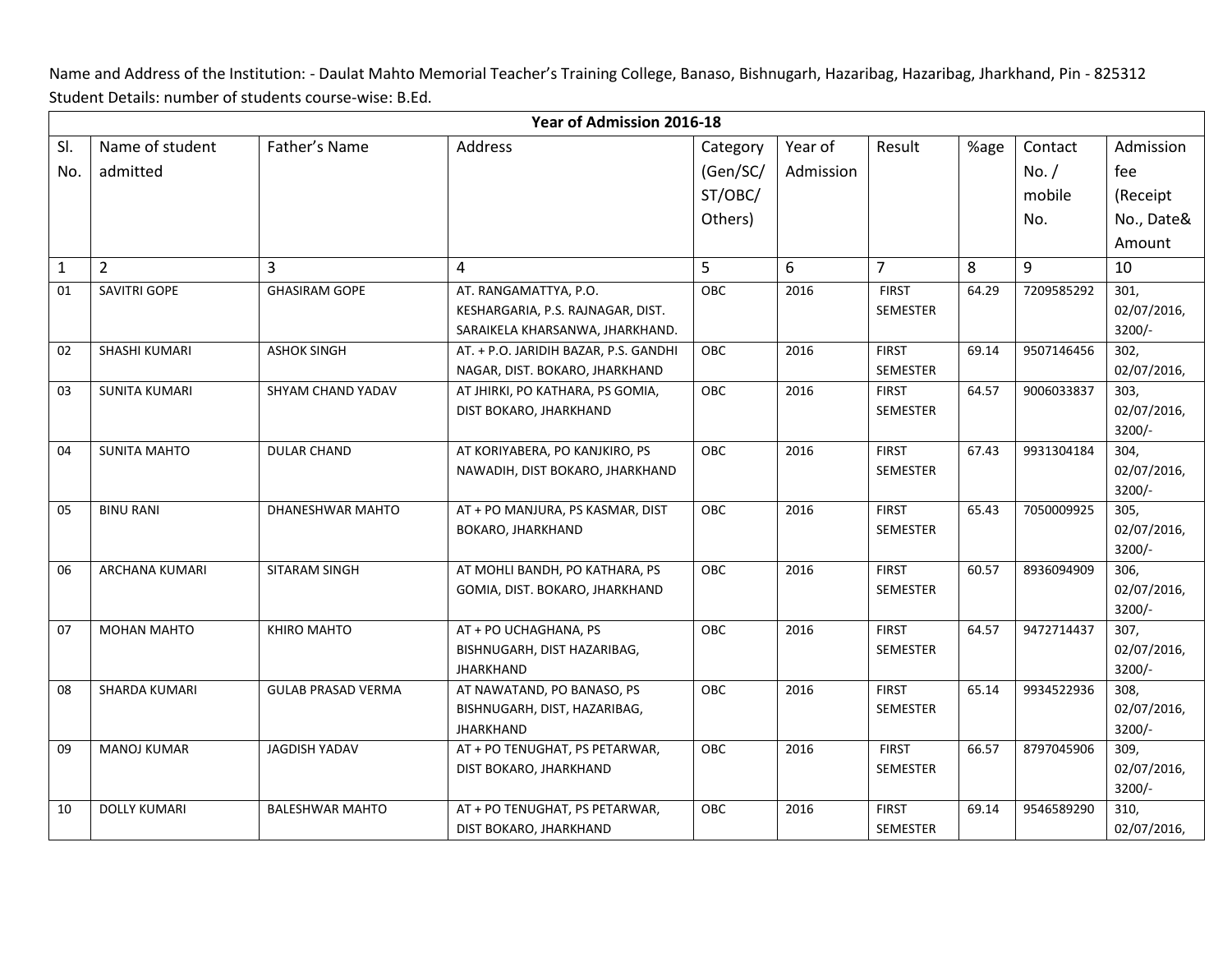|    |                        |                             |                                                                                    |            |      |                                 |       |            | $3000/-$                        |
|----|------------------------|-----------------------------|------------------------------------------------------------------------------------|------------|------|---------------------------------|-------|------------|---------------------------------|
| 11 | <b>DHIRENDRA MAHTO</b> | <b>MAHESH MAHTO</b>         | AT + PO UCHAGHANA, PS<br>BISHNUGARH, DIST HAZARIBAG,<br><b>JHARKHAND</b>           | OBC        | 2016 | <b>FIRST</b><br><b>SEMESTER</b> | 69.14 | 9525862331 | 311,<br>02/07/2016,<br>$3000/-$ |
| 12 | <b>TANUSHREE</b>       | PRABHAS UPADHAYAY           | AT + PO + PS GOMIA, DIST BOKARO,<br>JHARKHAND, 829111                              | <b>GEN</b> | 2016 | <b>FIRST</b><br>SEMESTER        | 70    | 9771694941 | 312,<br>02/07/2016,<br>$3000/-$ |
| 13 | <b>KIRAN KUMARI</b>    | NAGESHWAR MAHTO             | AT DUDHPANIYA, PO + PS DUMRI, DIST<br>BOKARO, JHARKHAND                            | <b>OBC</b> | 2016 | <b>FIRST</b><br><b>SEMESTER</b> | 63.43 | 9572274009 | 313,<br>02/07/2016,<br>$3000/-$ |
| 14 | <b>MANJU KUMARI</b>    | <b>KUNJLAL MAHTO</b>        | AT BARKITAND, POPS DUMRI, DIST<br>GIRIDIH, JHARKHAND, 828404                       | <b>OBC</b> | 2016 | <b>FIRST</b><br>SEMESTER        | 64.57 | 9661017151 | 314,<br>02/07/2016,<br>$3200/-$ |
| 15 | MINAKSHI KUMARI        | DEEPAK KUMAR ROY            | AT + PO + PS BOKARO THARMAL, DIST<br>BOKARO, JHARKHAND, 829107                     | <b>OBC</b> | 2016 | <b>FIRST</b><br><b>SEMESTER</b> | 67.43 | 9507406285 | 315,<br>02/07/2016,<br>$3000/-$ |
| 16 | LILAWATI KUMARI        | <b>GOVIND MAHTO</b>         | AT + PO UCHAGHANA, PS<br>BISHNUGARH, DIST HAZARIBAG,<br>JHARKHAND 825312           | <b>OBC</b> | 2016 | <b>FIRST</b><br>SEMESTER        | 69.71 | 9546637430 | 316,<br>02/07/2016,<br>$3000/-$ |
| 17 | <b>GITA KUMARI</b>     | PRASADI YADAV               | AT + PO BEROKALA, PS BARKATHA, DIST<br>HAZARIBAG, JHARKHAND, 825323                | OBC        | 2016 | <b>FIRST</b><br><b>SEMESTER</b> | 69.17 | 7543893318 | 317,<br>02/07/2016,<br>$3200/-$ |
| 18 | SUNIL KUMAR SHARMA     | KAMAL LOCHAN SHARMA         | AT PIPRADIH, PO NARAYANPUR, PS<br>PENK, DIST BOKARO, JHARKHAND,<br>829107          | <b>OBC</b> | 2016 | <b>FIRST</b><br><b>SEMESTER</b> | 71.43 | 7250224143 | 318,<br>02/07/2016,<br>$3000/-$ |
| 19 | <b>NITU KUMARI</b>     | <b>KUNJLAL MAHTO</b>        | AT MUNGO RANGAMATI, PO PENK, PS<br>NAWADIH, DIST BOKARO, JHARKHAND,<br>829112      | <b>OBC</b> | 2016 | <b>FIRST</b><br><b>SEMESTER</b> |       | 9661224517 | 319,<br>02/07/2016,<br>$3000/-$ |
| 20 | JITENDRA MANDAL        | PRAYAG MANDAL               | AT NAGAR KESHWARI, PO KESHWARI,<br>PS SURIYA, DIST GIRIDIH, JHARKHAND,<br>825320   | OBC        | 2016 | <b>FIRST</b><br><b>SEMESTER</b> | 60.86 | 9709515882 | 320,<br>02/07/2016,<br>$3000/-$ |
| 21 | SANJU KUMARI           | <b>MOHAN YADAV</b>          | AT KHARKATTO, PO UCHAGHANA, PS<br>BISHNUGARH, DIST HAZARIBAG,<br>JHARKHAND, 825312 | <b>OBC</b> | 2016 | <b>FIRST</b><br>SEMESTER        | 60    | 7654472304 | 321,<br>04/07/2016,<br>$3000/-$ |
| 22 | RITA KUMARI SRIVASTAVA | <b>BABAN LAL SRIVASTAVA</b> | AT + PO + PS GOMIA, DIST BOKARO,<br>JHARKHAND, 829111                              | <b>GEN</b> | 2016 | <b>FIRST</b><br><b>SEMESTER</b> | 73.71 | 7050843813 | 322,<br>04/07/2016,<br>$3000/-$ |
| 23 | <b>DINESH MAHTO</b>    | POKHLAL MAHTO               | AT + PO NARAYANPUR, PS NAWADIH,<br>DIST BOKARO, JHARKHAND, 829107                  | OBC        | 2016 | <b>FIRST</b><br>SEMESTER        | 60.57 | 9006594623 | 323,<br>04/07/2016,             |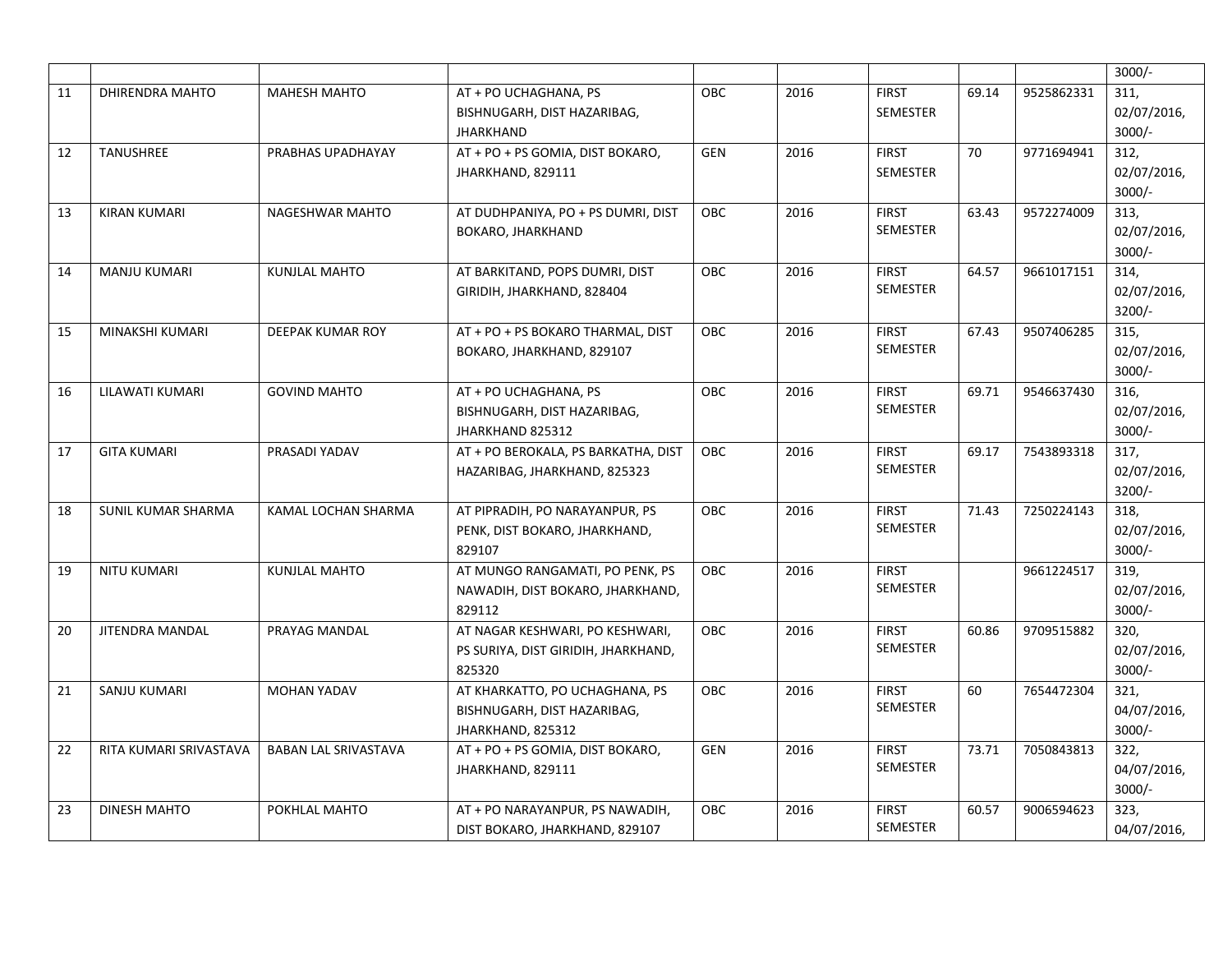|    |                           |                          |                                    |            |      |                 |       |            | $3000/-$    |
|----|---------------------------|--------------------------|------------------------------------|------------|------|-----------------|-------|------------|-------------|
| 24 | <b>ISMAT PARVIN</b>       | MD AZIM UDDIN            | AT + PO + PS GOMIA, DIST BOKARO,   | <b>OBC</b> | 2016 | <b>FIRST</b>    | 63.43 | 8092373116 | 324,        |
|    |                           |                          | JHARKHAND, 829111                  |            |      | SEMESTER        |       |            | 04/07/2016, |
|    |                           |                          |                                    |            |      |                 |       |            | $3200/-$    |
| 25 | <b>RUPA KUMARI</b>        | DOMAN PRASAD KUSHWAHA    | AT BERHO, POPS TATIJHARIA, DIST    | <b>OBC</b> | 2016 | <b>FIRST</b>    |       | 9523742894 | 325,        |
|    |                           |                          | HAZARIBAG, JHARKHAND, 825313       |            |      | SEMESTER        |       |            | 04/07/2016, |
|    |                           |                          |                                    |            |      |                 |       |            | $3000/-$    |
| 26 | <b>BABITA KUMARI</b>      | BINDESHWARI PRASAD SINGH | AT + PO + PS BOKARO THARMAL, DIST  | <b>OBC</b> | 2016 | <b>FIRST</b>    | 66.86 | 7070577576 | 326,        |
|    |                           |                          | BOKARO, JHARKHAND, 829107          |            |      | SEMESTER        |       |            | 04/07/2016, |
|    |                           |                          |                                    |            |      |                 |       |            | $3000/-$    |
| 27 | <b>MAYA KUMARI</b>        | <b>BIRENDRA RANA</b>     | AT DHANBAD, PO MOONIDIH, PS PUTKI, | <b>OBC</b> | 2016 | <b>FIRST</b>    | 68.57 | 9199299092 | 327,        |
|    |                           |                          | DIST DHANBAD, JHARKHAND, 828129    |            |      | SEMESTER        |       |            | 04/07/2016, |
|    |                           |                          |                                    |            |      |                 |       |            | $3000/-$    |
| 28 | <b>SARITA KUMARI</b>      | <b>CHANDRIKA RAVIDAS</b> | AT C-TYPE, SERVENT, QN.7, POPS IEL | SC         | 2016 | <b>FIRST</b>    | 64    | 9162967836 | 328,        |
|    |                           |                          | GOMIA, DIST BOKARO, JHARKHAND,     |            |      | SEMESTER        |       |            | 04/07/2016, |
|    |                           |                          | 829112                             |            |      |                 |       |            | $2500/-$    |
| 29 | <b>ROHIT KUMAR</b>        | <b>BANSHI YADAV</b>      | AT SEWATAND, POPS CHALKUSHA, DIST  | <b>OBC</b> | 2016 | <b>FIRST</b>    | 62.57 | 8083817459 | 329,        |
|    |                           |                          | HAZARIBAG, JHARKHAND, 825318       |            |      | SEMESTER        |       |            | 04/07/2016, |
|    |                           |                          |                                    |            |      |                 |       |            | $3000/-$    |
| 30 | <b>RANJEET KUMAR</b>      | <b>BABULAL SAW</b>       | AT JAGDISHPUR, PO PIHRA, PS GAWAN, | OBC        | 2016 | <b>FIRST</b>    | 67.71 | 7352258063 | 330,        |
|    |                           |                          | DIST GIRIDIH, JHARKHAND, 815313    |            |      | SEMESTER        |       |            | 04/07/2016, |
|    |                           |                          |                                    |            |      |                 |       |            | $3000/-$    |
| 31 | AKSHAY KUMAR PANDEY       | AJAY KUMAR PANDEY        | AT KASWAGARH, POPS IEL GOMIA, DIST | <b>GEN</b> | 2016 | <b>FIRST</b>    |       | 9122547677 | 331,        |
|    |                           |                          | BOKARO, JHARKHAND, 829112          |            |      | <b>SEMESTER</b> |       |            | 05/07/2016, |
|    |                           |                          |                                    |            |      |                 |       |            | $3200/-$    |
| 32 | <b>DEVESH KUMAR</b>       | <b>CHHATTU MAHTO</b>     | AT CHHOTKI BHELWARA, PO BELWARA,   | OBC        | 2016 | <b>FIRST</b>    | 65.71 | 8298136116 | 332,        |
|    |                           |                          | PS BISHNUGARH, DIST HAZARIBAG,     |            |      | SEMESTER        |       |            | 05/07/2016, |
|    |                           |                          | JHARKHAND, 825312                  |            |      |                 |       |            | $3000/-$    |
| 33 | <b>ISHWAR KUMAR MAHTO</b> | <b>JAGLAL MAHTO</b>      | AT NARKANDI, PO HURLUNG, PS        | OBC        | 2016 | <b>FIRST</b>    | 66    | 9708163496 | 333,        |
|    |                           |                          | GOMIA, DIST BOKARO, JHARKHAND      |            |      | SEMESTER        |       |            | 05/07/2016, |
|    |                           |                          |                                    |            |      |                 |       |            | $3200/-$    |
| 34 | <b>ASHOK KUMAR MAHTO</b>  | PHULCHAND MAHTO          | AT + PO HURLUNG, PS CHATROCHATTI,  | <b>OBC</b> | 2016 | <b>FIRST</b>    | 65.14 | 7079441790 | 334,        |
|    |                           |                          | DIST BOKARO, JHARKHAND,            |            |      | SEMESTER        |       |            | 05/07/2016, |
|    |                           |                          |                                    |            |      |                 |       |            | $3000/-$    |
| 35 | POONAM KUMARI             | <b>CHANDRIKA PRASAD</b>  | AT + PO + PS GOMIA, DIST BOKARO,   | OBC        | 2016 | <b>FIRST</b>    | 65.43 | 9934515828 | 335,        |
|    |                           |                          | JHARKHAND, 829111                  |            |      | <b>SEMESTER</b> |       |            | 05/07/2016, |
|    |                           |                          |                                    |            |      |                 |       |            | $3000/-$    |
| 36 | <b>PINKEY KUMARI</b>      | <b>ARJUN SHAW</b>        | AT + PO ACHALJAMU, PS BISHNUGARH,  | <b>OBC</b> | 2016 | <b>FIRST</b>    | 67.71 | 9955440005 | 336,        |
|    |                           |                          | DIST HAZARIBAG, JHARKHAND, 825312  |            |      | SEMESTER        |       |            | 05/07/2016, |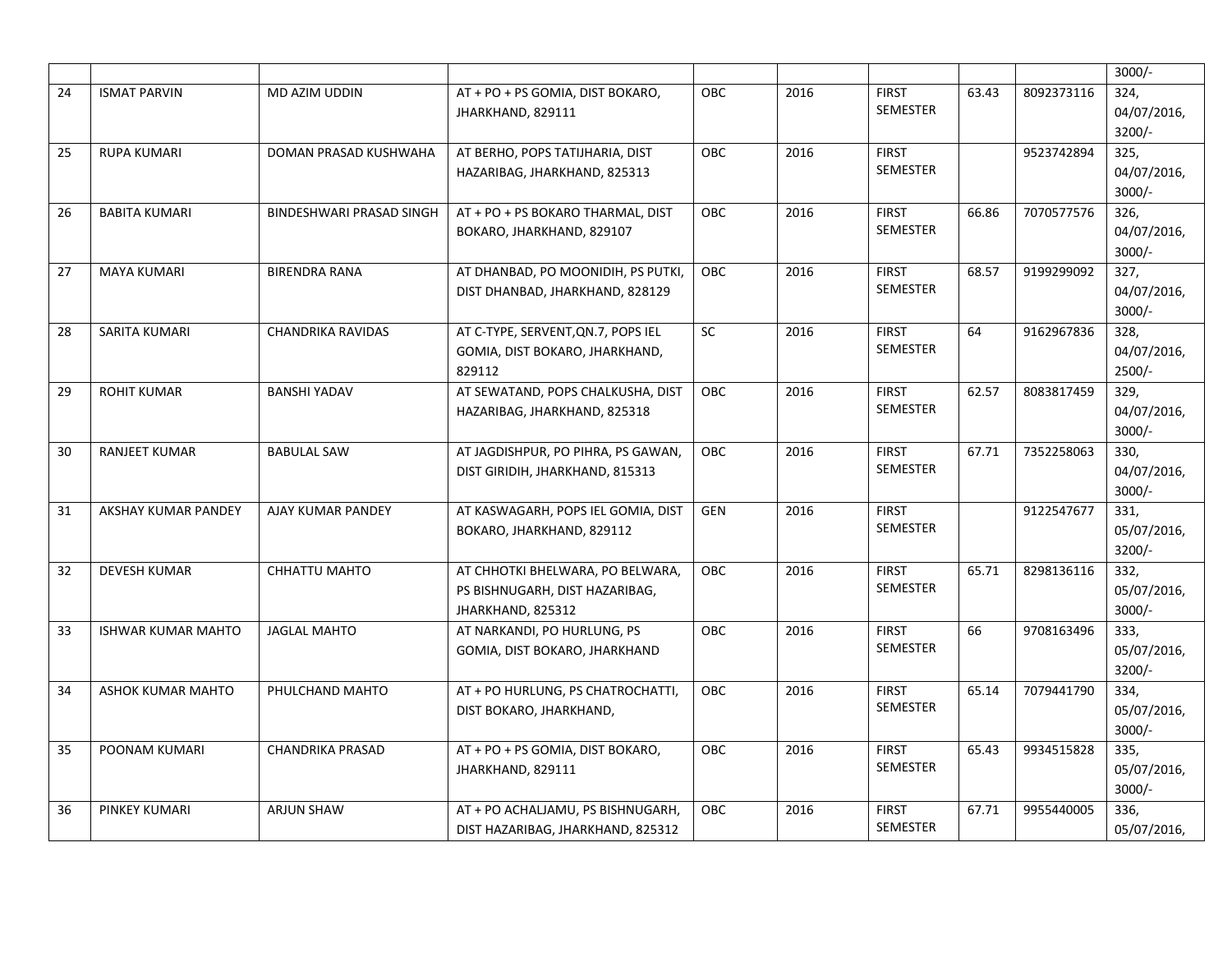|    |                        |                           |                                     |            |      |                                 |       |            | $3000/-$                |
|----|------------------------|---------------------------|-------------------------------------|------------|------|---------------------------------|-------|------------|-------------------------|
| 37 | SAWITRI KUMARI         | SITARAM MANDAL            | AT CHIDRI, PO KONAR DAM, PS GOMIA,  | OBC        | 2016 | <b>FIRST</b>                    | 68    | 8877174004 | 337,                    |
|    |                        |                           | DIST BOKARO, JHARKHAND, 825315      |            |      | <b>SEMESTER</b>                 |       |            | 05/07/2016,             |
|    |                        |                           |                                     |            |      |                                 |       |            | $3200/-$                |
| 38 | RANGLAL RAVI           | <b>BINESHWAR RAM</b>      | AT PAKRAR, PO TEMKI, PS LATEHAR,    | SC         | 2016 | <b>FIRST</b>                    | 62.86 | 7320819164 | 338,                    |
|    |                        |                           | DIST LATEHAR, JHARKHAND, 829206     |            |      | SEMESTER                        |       |            | 05/07/2016,             |
|    |                        |                           |                                     |            |      |                                 |       |            | $2500/-$                |
| 39 | <b>JAGNNATH BHAGAT</b> | MANGAL DEO BHAGAT         | AT BAMANHERUWA, PO TEMKI, PS        | <b>ST</b>  | 2016 | <b>FIRST</b>                    | 59.43 | 9162936282 | 339,                    |
|    |                        |                           | LATEHAR, DIST LATEHAR, JHARKHAND,   |            |      | <b>SEMESTER</b>                 |       |            | 05/07/2016,             |
|    |                        |                           | 829206                              |            |      |                                 |       |            | $2700/-$                |
| 40 | MUKESH KUMAR           | <b>BAIJNATH PRASAD</b>    | AT BIHARO, PO ATKADIH, PS BAGODAR,  | OBC        | 2016 | <b>FIRST</b>                    | 69.43 | 9931090344 | 340,                    |
|    |                        |                           | DIST GIRIDIH, JHARKHAND, 825322     |            |      | <b>SEMESTER</b>                 |       |            | 05/07/2016,             |
|    |                        |                           |                                     |            |      |                                 |       |            | $3000/-$                |
| 41 | <b>SUGUPTA BEGAM</b>   | <b>MD JAHANGIR ANSARI</b> | AT ISLAM TOLA, PO SARAM, PS GOMIA,  | OBC        | 2016 | <b>FIRST</b><br><b>SEMESTER</b> | 62.57 | 7352352498 | 341,                    |
|    |                        |                           | DIST BOKARO, JHARKHAND, 829111      |            |      |                                 |       |            | 05/07/2016,<br>$3000/-$ |
| 42 | MD MAHFOOZ ALAM        | MD MANZOOR ALAM           | AT SUIYADIH SARAM, PO TENUGHAT,     | OBC        | 2016 | <b>FIRST</b>                    | 67.43 | 9798819168 | 342,                    |
|    |                        |                           | PS GOMIA, DIST BOKARO, JHARKHAND,   |            |      | SEMESTER                        |       |            | 05/07/2016,             |
|    |                        |                           | 829129                              |            |      |                                 |       |            | $3000/-$                |
| 43 | <b>RANI DEVI</b>       | TRIBHUWAN SWARNKAR        | AT + PO ACHALIAMU, PS BISHNUGARH,   | OBC        | 2016 | <b>FIRST</b>                    | 64.86 | 7321911415 | 343,                    |
|    |                        |                           | DIST HAZARIBAG, JHARKHAND, 825312   |            |      | <b>SEMESTER</b>                 |       |            | 05/07/2016,             |
|    |                        |                           |                                     |            |      |                                 |       |            | $3200/-$                |
| 44 | <b>IMRAN KHAN</b>      | SHEIKH AZIZ               | AT + PO BANASO, PS BISHNUGARH,      | OBC        | 2016 | <b>FIRST</b>                    | 67.43 | 9934679840 | 344,                    |
|    |                        |                           | DIST HAZARIBAG, JHARKHAND, 825312   |            |      | <b>SEMESTER</b>                 |       |            | 05/07/2016,             |
|    |                        |                           |                                     |            |      |                                 |       |            | $3200/-$                |
| 45 | <b>JYOTI KUMARI</b>    | DILIP PRASAD BARANWAL     | AT QN. 33/B IE GOMIA, POPS IEL      | <b>GEN</b> | 2016 | <b>FIRST</b>                    | 68.57 | 9504449733 | 345,                    |
|    |                        |                           | GOMIA, DIST BOKARO, JHARKHAND,      |            |      | <b>SEMESTER</b>                 |       |            | 05/07/2016,             |
|    |                        |                           | 829112                              |            |      |                                 |       |            | $3200/-$                |
| 46 | <b>HEMANTI KUMARI</b>  | <b>JANKI MAHTO</b>        | AT PANDEYDIH, PO SHIKHARJEE, PS     | OBC        | 2016 | <b>FIRST</b>                    | 59.71 | 9162567042 | 346,                    |
|    |                        |                           | PIRTAND, DIST GIRIDIH, JHARKHAND.   |            |      | <b>SEMESTER</b>                 |       |            | 05/07/2016,             |
|    |                        |                           | 825329                              |            |      |                                 |       |            | $3000/-$                |
| 47 | <b>RAJ KUMAR PATEL</b> | LOKNATH MAHTO             | AT JAINAGAR, PO SHIKARJEE, PS       | OBC        | 2016 | <b>FIRST</b>                    | 62    | 9162721133 | 347,                    |
|    |                        |                           | PIRTAND, DIST GIRIDIH, JHARKHAND,   |            |      | <b>SEMESTER</b>                 |       |            | 05/07/2016,             |
|    |                        |                           | 825329                              |            |      |                                 |       |            | $3200/-$                |
| 48 | <b>DEEPAK LAKRA</b>    | PAULINUS LAKRA            | AT KASWAGARH, POPS IEL GOMIA, DIST  | <b>ST</b>  | 2016 | <b>FIRST</b>                    |       | 9771815525 | 348,                    |
|    |                        |                           | BOKARO, JHARKHAND, 829112           |            |      | <b>SEMESTER</b>                 |       |            | 05/07/2016,             |
|    |                        |                           |                                     |            |      |                                 |       |            | $2500/-$                |
| 49 | <b>NISHANT KUMAR</b>   | <b>NIRMAL KUMAR</b>       | AT QN. 87/11 GOVT. COLONY, POPS IEL | OBC        | 2016 | <b>FIRST</b>                    |       | 9934104865 | 349,                    |
|    |                        |                           | GOMIA, DIST BOKARO, JHARKHAND,      |            |      | SEMESTER                        |       |            | 05/07/2016,             |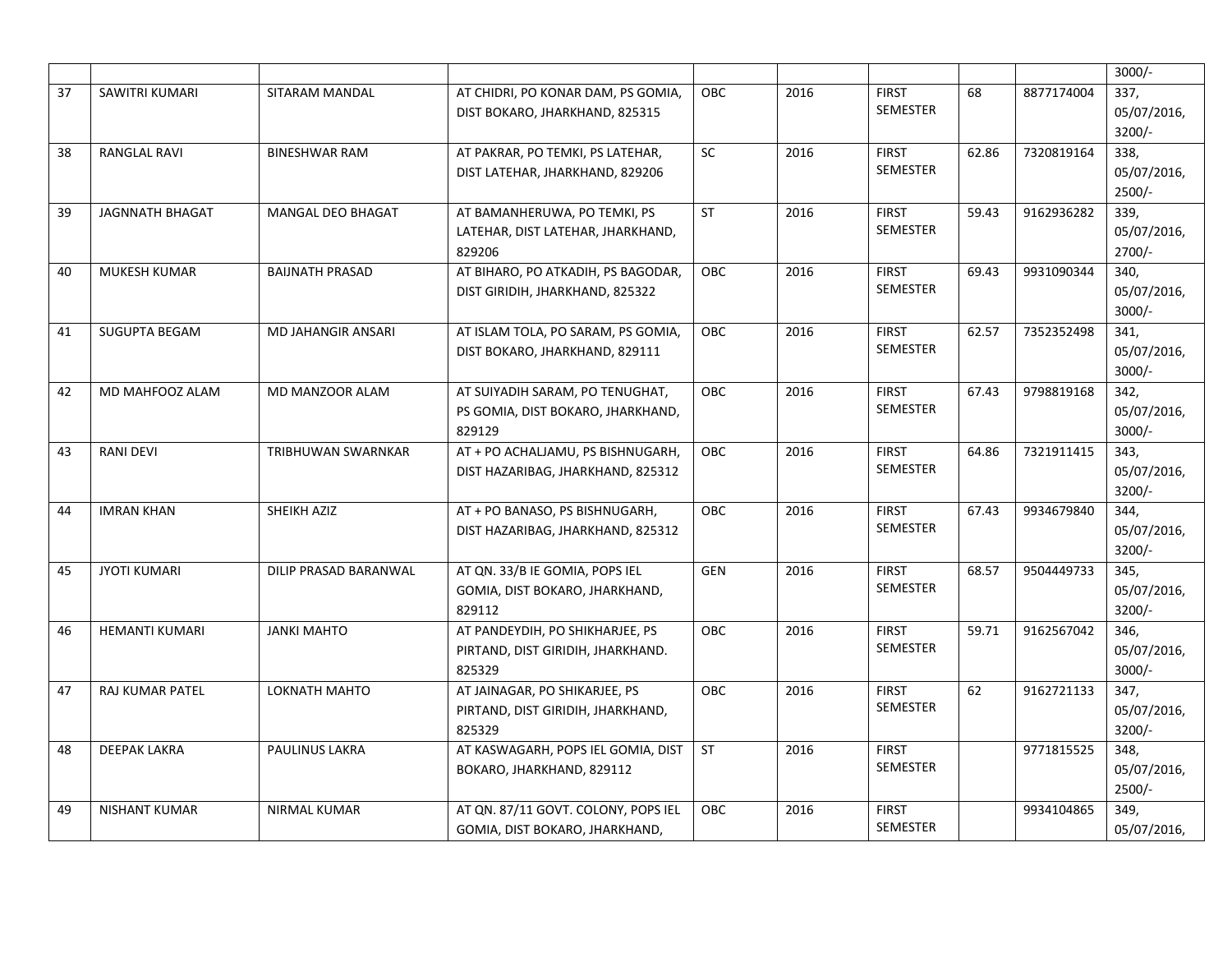|    |                              |                         | 829112                            |                 |      |                                 |       |            | $3000/-$          |
|----|------------------------------|-------------------------|-----------------------------------|-----------------|------|---------------------------------|-------|------------|-------------------|
|    |                              |                         |                                   |                 |      |                                 |       |            |                   |
| 50 | <b>RITA KUMARI</b>           | RAMJI NAYAK             | AT KHARKATTO, PO UCHAGHANA, PS    | OBC             | 2016 | <b>FIRST</b>                    | 60.29 | 9631385627 | 350,              |
|    |                              |                         | BISHNUGARH, DIST HAZARIBAG,       |                 |      | <b>SEMESTER</b>                 |       |            | 05/07/2016,       |
|    |                              |                         | JHARKHAND, 825312                 |                 |      |                                 |       |            | $3000/-$          |
| 51 | MD HASMAT ANSARI             | MD MOIJ ANSARI          | AT CHATANIA BAGH, PO SARAM, PS    | OBC             | 2016 | <b>FIRST</b>                    | 64.86 | 8651114554 | 351,              |
|    |                              |                         | GOMIA, DIST BOKARO, JHARKHAND     |                 |      | SEMESTER                        |       |            | 05/07/2016,       |
|    |                              |                         |                                   |                 |      |                                 |       |            | $3000/-$          |
| 52 | <b>REKHA RAJ</b>             | <b>JANKI MAHTO</b>      | AT NAWATAND, PO BANASO, PS        | <b>OBC</b>      | 2016 | <b>FIRST</b>                    | 65.71 | 9955136199 | 352,              |
|    |                              |                         | BISHNUGARH, DIST HAZARIBAG,       |                 |      | <b>SEMESTER</b>                 |       |            | 05/07/2016,       |
|    |                              |                         | JHARKHAND, 825312                 |                 |      |                                 |       |            | $3200/-$          |
| 53 | <b>SUNITA KUMARI</b>         | SHIV SHANKAR MAHTO      | AT GOVINDPUR, POPS BOKARO         | OBC             | 2016 | <b>FIRST</b>                    | 63.14 | 9576308471 | 353,              |
|    |                              |                         | THARMAL, DIST BOKARO, JHARKHAND,  |                 |      | SEMESTER                        |       |            | 05/07/2016,       |
|    |                              |                         | 829107                            |                 |      |                                 |       |            | $3000/-$          |
| 54 | MD SHAHANWAZ ALAM            | MD IFTEKHAR ALAM        | AT SHAHABAJAPUR, POPS BARACHATTI, | OBC             | 2016 | <b>FIRST</b>                    |       | 8409639050 | 354,              |
|    |                              |                         | DIST GAYA, BIHAR, 824201          |                 |      | <b>SEMESTER</b>                 |       |            | 05/07/2016,       |
|    |                              |                         |                                   |                 |      |                                 |       |            | $3000/-$          |
| 55 | <b>BINOD KUMAR PRAJAPATI</b> | ROHAN KUMAR PRAJAPATI   | AT KHUDGODA NEW BASTI, PO         | OBC             | 2016 | <b>FIRST</b>                    | 67.14 | 9308105372 | $\overline{355,}$ |
|    |                              |                         | SWANG, PS GOMIA, DIST BOKARO,     |                 |      | SEMESTER                        |       |            | 05/07/2016,       |
|    |                              |                         |                                   |                 |      |                                 |       |            |                   |
|    |                              |                         | JHARKHAND, 829128                 |                 |      |                                 |       |            | $3200/-$          |
| 56 | DEEPAK YADAV                 | SAKALDEV YADAV          | AT SEWATAND, POPS CHALKUSHA, DIST | OBC             | 2016 | <b>FIRST</b><br><b>SEMESTER</b> | 63.71 | 8084375397 | 356,              |
|    |                              |                         | HAZARIBAG, JHARKHAND, 825318      |                 |      |                                 |       |            | 05/07/2016,       |
|    |                              |                         |                                   |                 |      |                                 |       |            | $3000/-$          |
| 57 | <b>KUSUM KUMARI</b>          | RAJENDRA SHARMA         | AT + PO TENUGHAT, PS PETARWAR,    | OBC             | 2016 | <b>FIRST</b>                    | 65.17 | 8603188165 | 357,              |
|    |                              |                         | DIST BOKARO, JHARKHAND, 829123    |                 |      | <b>SEMESTER</b>                 |       |            | 05/07/2016,       |
|    |                              |                         |                                   |                 |      |                                 |       |            | $3000/-$          |
| 58 | <b>BIJENDRA RAVIDAS</b>      | <b>BASUDEO RAVIDAS</b>  | AT CHHAPERGARHA, PO CHANPI, PS    | $\overline{SC}$ | 2016 | <b>FIRST</b>                    | 69.14 | 9835563699 | 358,              |
|    |                              |                         | PETARWAR, DIST BOKARO,            |                 |      | <b>SEMESTER</b>                 |       |            | 05/07/2016,       |
|    |                              |                         | JHARKHAND, 829123                 |                 |      |                                 |       |            | $2500/-$          |
| 59 | <b>DISHANI RAJ</b>           | <b>DILIP KUMAR SAHU</b> | AT + PO + PS BISHNUGARH, DIST     | OBC             | 2016 | <b>FIRST</b>                    | 67.14 | 7564866647 | 359,              |
|    |                              |                         | HAZARIBAG, JHARKHAND, 825312      |                 |      | SEMESTER                        |       |            | 05/07/2016,       |
|    |                              |                         |                                   |                 |      |                                 |       |            | $3000/-$          |
| 60 | KUMARI DEEPA RANI            | <b>ANIL KUMAR</b>       | AT + PO + PS BISHNUGARH, DIST     | OBC             | 2016 | <b>FIRST</b>                    | 72.29 | 7857839534 | 360,              |
|    |                              |                         | HAZARIBAG, JHARKHAND, 825312      |                 |      | <b>SEMESTER</b>                 |       |            | 05/07/2016,       |
|    |                              |                         |                                   |                 |      |                                 |       |            | $3200/-$          |
| 61 | LEELESH KUMAR                | RAMPHAL MAHTO           | AT + PO CHITARPUR, PS RAJRAPPA    | OBC             | 2016 | <b>FIRST</b>                    | 62.86 | 9504403335 | 361,              |
|    |                              |                         | PROJECT, DIST RAMGARH, JHARKHAND  |                 |      | <b>SEMESTER</b>                 |       |            | 05/07/2016,       |
|    |                              |                         | 829122                            |                 |      |                                 |       |            | $3200/-$          |
| 62 | MUKESH KUMAR                 | PARAN MAHTO             | AT NAGI, PO UCHAGHANA, PS         | <b>OBC</b>      | 2016 | <b>FIRST</b>                    | 69.43 | 9507784791 | 362,              |
|    |                              |                         |                                   |                 |      | SEMESTER                        |       |            |                   |
|    |                              |                         | BISHNUGARH, DIST HAZARIBAG,       |                 |      |                                 |       |            | 05/07/2016,       |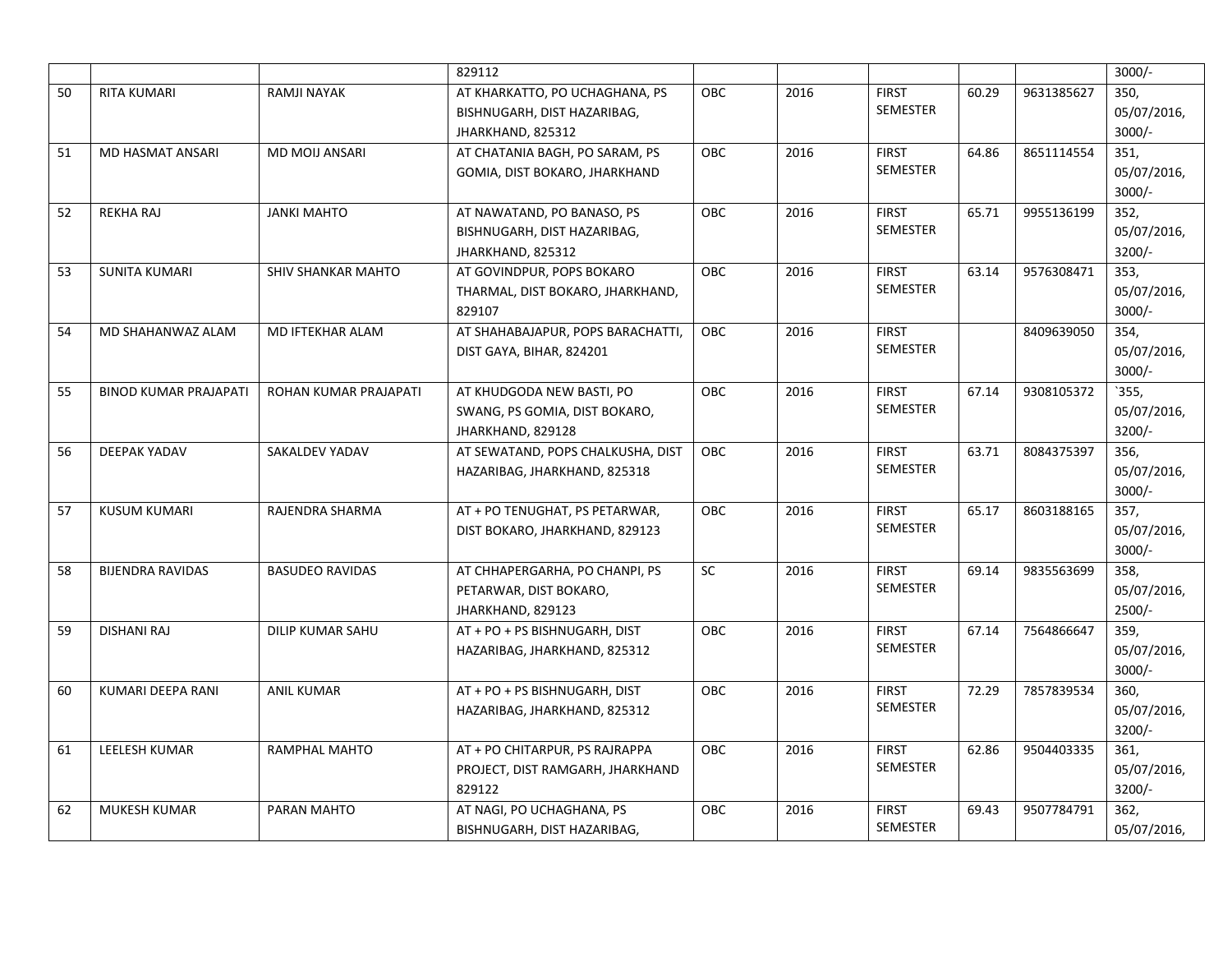|    |                        |                          | JHARKHAND, 825312                   |            |      |                 |       |            | $3000/-$    |
|----|------------------------|--------------------------|-------------------------------------|------------|------|-----------------|-------|------------|-------------|
| 63 | <b>KUNAL PASWAN</b>    | <b>CHAMAN RAM PASWAN</b> | AT + PO ACHALJAMU, PS BISHNUGARH,   | <b>SC</b>  | 2016 | <b>FIRST</b>    | 63.71 | 8092611430 | 363,        |
|    |                        |                          | DIST HAZARIBAG, JHARKHAND, 825312   |            |      | <b>SEMESTER</b> |       |            | 08/07/2016, |
|    |                        |                          |                                     |            |      |                 |       |            | $2500/-$    |
| 64 | YOGESH KUMAR           | <b>BALESHWAR BIND</b>    | AT PARMANPUR, PO PANCHRUKHI,        | OE         | 2016 | <b>FIRST</b>    | 69.14 | 8084441341 | 364,        |
|    |                        |                          | DIST BHAGALPUR, BIHAR               |            |      | SEMESTER        |       |            | 08/07/2016, |
|    |                        |                          |                                     |            |      |                 |       |            | $3000/-$    |
| 65 | <b>ABDUL WAHID</b>     | <b>MD NAKIB ANSARI</b>   | AT + PO NAWADA, PS BISHNUGARH,      | <b>OBC</b> | 2016 | <b>FIRST</b>    | 60    | 9006890432 | 365,        |
|    |                        |                          | DIST HAZARIBAG, JHARKHAND, 825312   |            |      | SEMESTER        |       |            | 08/07/2016, |
|    |                        |                          |                                     |            |      |                 |       |            | $3000/-$    |
| 66 | <b>SANJAY KUMAR</b>    | KISHUN MAHTO             | AT CHANO, PO UCHAGHANA, PS          | OBC        | 2016 | <b>FIRST</b>    | 64    | 8292964092 | 366,        |
|    |                        |                          | BISHNUGARH, DIST HAZARIBAG,         |            |      | SEMESTER        |       |            | 08/07/2016, |
|    |                        |                          | JHARKHAND, 825312                   |            |      |                 |       |            | $3200/-$    |
| 67 | <b>BINOD RAM</b>       | <b>JAGO RAM</b>          | AT NAGI, PO UCHAGHANA, PS           | SC         | 2016 | <b>FIRST</b>    |       | 9931354438 | 367,        |
|    |                        |                          | BISHNUGARH, DIST HAZARIBAG,         |            |      | <b>SEMESTER</b> |       |            | 08/07/2016, |
|    |                        |                          | JHARKHAND, 825312                   |            |      |                 |       |            | $2700/-$    |
| 68 | PRAMOD KUMAR YADAV     | <b>CHHATRI GOPE</b>      | AT HURHURU, PO HAZARIBAG, PS        | OE         | 2016 | <b>FIRST</b>    | 70.57 | 8603238345 | 368,        |
|    |                        |                          | SADAR, DIST HAZARIBAG, JHARKHAND,   |            |      | SEMESTER        |       |            | 08/07/2016, |
|    |                        |                          | 825301                              |            |      |                 |       |            | $3200/-$    |
| 69 | ARADHANA KUMARI        | YUGAL THAKUR             | AT + PO + PS GOMIA, DIST BOKARO,    | OBC        | 2016 | <b>FIRST</b>    | 64.57 | 7870285351 | 369,        |
|    |                        |                          | JHARKHAND, 829111                   |            |      | <b>SEMESTER</b> |       |            | 08/07/2016, |
|    |                        |                          |                                     |            |      |                 |       |            | $4200/-$    |
| 70 | RAGHUNANDAN KUMAR      | RAMLAKHAN PRASAD         | AT RAMUAN, POPS BISHNUGARH, DIST    | OBC        | 2016 | <b>FIRST</b>    | 66.86 | 9507004400 | 370,        |
|    |                        |                          | HAZARIBAG, JHARKHAND, 825312        |            |      | <b>SEMESTER</b> |       |            | 08/07/2016, |
|    |                        |                          |                                     |            |      |                 |       |            | $3000/-$    |
| 71 | PAPPU CHOUDHARI        | <b>GANPAT MAHTO</b>      | AT KOTHI, PO PENK, PS NAWADIH, DIST | <b>OBC</b> | 2016 | <b>FIRST</b>    | 70.29 | 9801118650 | 371,        |
|    |                        |                          | <b>BOKARO</b>                       |            |      | <b>SEMESTER</b> |       |            | 08/07/2016, |
|    |                        |                          |                                     |            |      |                 |       |            | $3200/-$    |
| 72 | <b>NEELAM KUMARI</b>   | SURENDRA PRASAD YADAV    | AT DHARMPUR, PO KHAMBHWA, PS        | OBC        | 2016 | <b>FIRST</b>    | 70.00 | 8969305813 | 372,        |
|    |                        |                          | TATI JHARIYA, DIST HAZARIBAG 825313 |            |      | SEMESTER        |       |            | 08/07/2016, |
|    |                        |                          |                                     |            |      |                 |       |            | $4200/-$    |
| 73 | KUMARI KANCHAN MALA    | <b>VINAY KUMAR</b>       | AT 23/133TTPS COLONY, PO LALPANIA,  | OBC        | 2016 | <b>FIRST</b>    | 65.71 | 9431459778 | 373,        |
|    |                        |                          | PS LALPANIA, DIST BOKARO, 829149    |            |      | SEMESTER        |       |            | 08/07/2016, |
|    |                        |                          |                                     |            |      |                 |       |            | $3000/-$    |
| 74 | PINTU KUMAR            | <b>MEGHAN MAHTO</b>      | AT TUIYO, PO KAPKA, PS BARKATHA,    | OBC        | 2016 | <b>FIRST</b>    | 62.29 | 7631028834 | 374,        |
|    |                        |                          | DIST HAZARIBAG 825323               |            |      | SEMESTER        |       |            | 08/07/2016, |
|    |                        |                          |                                     |            |      |                 |       |            | $3000/-$    |
| 75 | <b>ASHWANI VAIDHYA</b> | SATISH VAIDHYA           | AT + PO + PS BISHNUGARH, DIST       | <b>GEN</b> | 2016 | <b>FIRST</b>    | 72    | 7870098088 | 375,        |
|    |                        |                          | HAZARIBAG, JHARKHAND, 825312        |            |      | SEMESTER        |       |            | 08/07/2016, |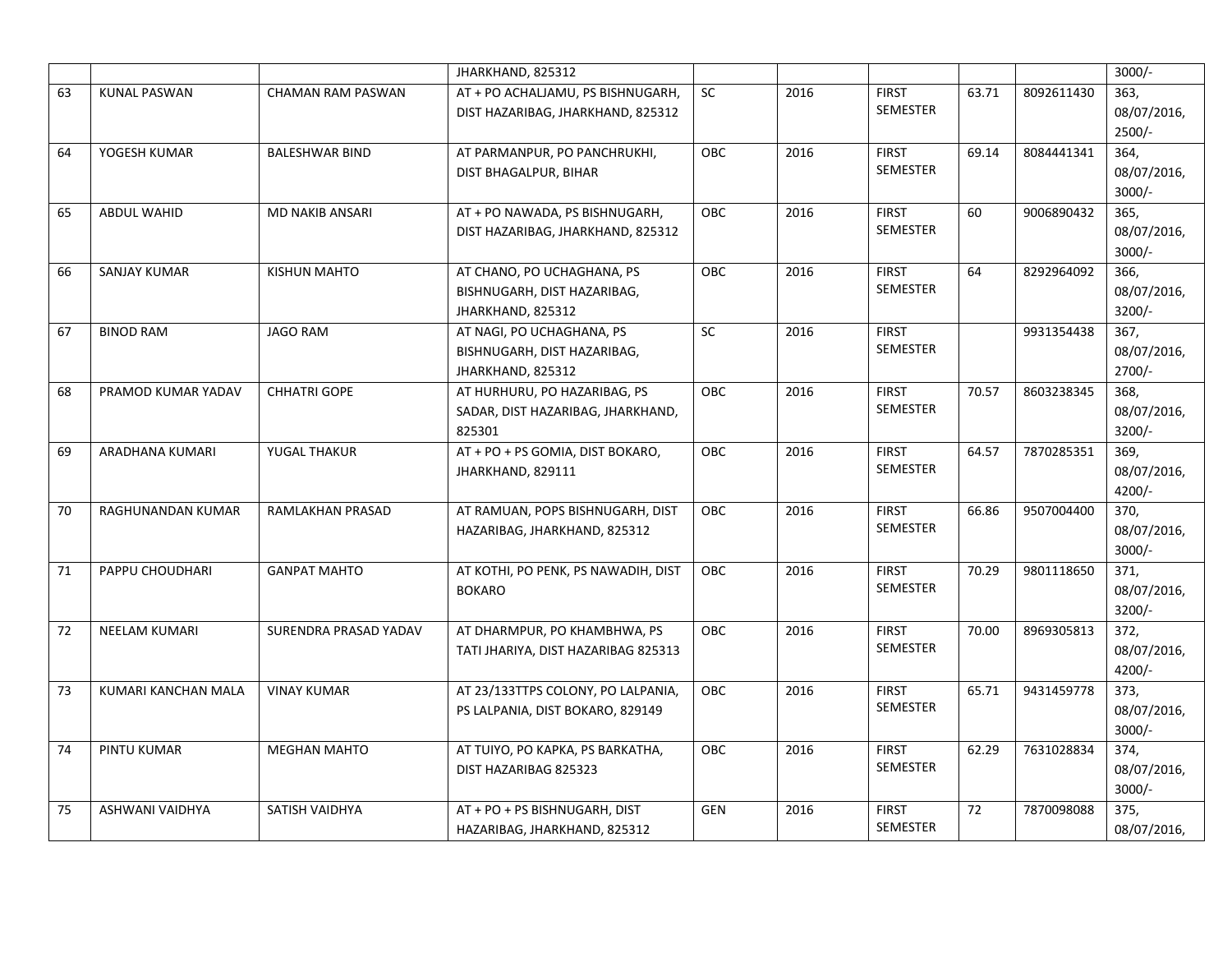|    |                       |                       |                                     |            |      |                 |       |            | $3200/-$    |
|----|-----------------------|-----------------------|-------------------------------------|------------|------|-----------------|-------|------------|-------------|
| 76 | ANIL KUMAR DAS        | RAMKISHUN RAM         | AT JINGA, PO MAHESHRA, PS DARU,     | <b>SC</b>  | 2016 | <b>FIRST</b>    | 63.43 | 8873030793 | 376,        |
|    |                       |                       | DIST HAZARIBAG, JHARKHAND, 825313   |            |      | <b>SEMESTER</b> |       |            | 08/07/2016, |
|    |                       |                       |                                     |            |      |                 |       |            | $2500/-$    |
| 77 | RAJESH KUMAR          | PARMESHWAR PRASAD     | AT TUIYO, PO KAPKA, PS BARKATHA,    | OBC        | 2016 | <b>FIRST</b>    | 65.14 | 7250735136 | 377,        |
|    |                       |                       | DIST HAZARIBAG 825323               |            |      | SEMESTER        |       |            | 08/07/2016, |
|    |                       |                       |                                     |            |      |                 |       |            | $3000/-$    |
| 78 | MD SHAMIM AHMAD       | MD KHURSHID ALAM      | AT ATIYA, PO PELAWAL, PS            | <b>OBC</b> | 2016 | <b>FIRST</b>    | 67.43 | 9973283069 | 378,        |
|    |                       |                       | KATKAMSANDI, DIST HAZARIBAG,        |            |      | <b>SEMESTER</b> |       |            | 08/07/2016, |
|    |                       |                       | <b>JHARKHAND</b>                    |            |      |                 |       |            | $3200/-$    |
| 79 | MD RASID AZAR ANSARI  | ABDUL QAYUM ANSARI    | AT GALHOWAR, PO KHARKI, DIST,       | OBC        | 2016 | <b>FIRST</b>    | 66.29 | 9955439946 | 379,        |
|    |                       |                       | HAZARIBAG, JHARKHAND,               |            |      | SEMESTER        |       |            | 08/07/2016, |
|    |                       |                       |                                     |            |      |                 |       |            | $3000/-$    |
| 80 | PRADEEP YADAV         | <b>DHUPLAL YADAV</b>  | AT KARMATAND, PO ACHALJAMU, PS      | OBC        | 2016 | <b>FIRST</b>    | 67.14 | 8877066820 | 380,        |
|    |                       |                       | BISHNUGARH, DIST HAZARIBAG,         |            |      | <b>SEMESTER</b> |       |            | 08/07/2016, |
|    |                       |                       | JHARKHAND,                          |            |      |                 |       |            | $3000/-$    |
| 81 | <b>ASHMITA KUMARI</b> | <b>BHARAT DUBEY</b>   | AT MERU, PO MERU BSF, PS MUFFSILL,  | <b>GEN</b> | 2016 | <b>FIRST</b>    | 68.86 | 8092170799 | 381,        |
|    |                       |                       | DIST HAZARIBAG, JHARKHAND           |            |      | SEMESTER        |       |            | 09/07/2016, |
|    |                       |                       |                                     |            |      |                 |       |            | $3000/-$    |
| 82 | PRIYA PRABHA          | <b>ANIL PRAJAPATI</b> | AT + PO JARBA, PS MANDU, DIST       | OBC        | 2016 | <b>FIRST</b>    | 67.14 | 9430343483 | 382,        |
|    |                       |                       | HAZARIBAG, JHARKHAND, 825336        |            |      | <b>SEMESTER</b> |       |            | 09/07/2016, |
|    |                       |                       |                                     |            |      |                 |       |            | $3000/-$    |
| 83 | <b>ANAMIKA GUPTA</b>  | SUDHA NANDAN GUPTA    | AT OKNI, POPS HAZARIBAG, DIST       | <b>GEN</b> | 2016 | <b>FIRST</b>    | 69.14 | 9504890794 | 383,        |
|    |                       |                       | HAZARIBAG, JHARKHAND825301          |            |      | <b>SEMESTER</b> |       |            | 09/07/2016, |
|    |                       |                       |                                     |            |      |                 |       |            | $3200/-$    |
| 84 | <b>MADHU RANI</b>     | <b>SANJAY KUMAR</b>   | AT + PO + PS TENUGHAT, DIST BOKARO, | <b>GEN</b> | 2016 | <b>FIRST</b>    | 66    | 9931109668 | 384,        |
|    |                       |                       | JHARKHAND, 829123                   |            |      | <b>SEMESTER</b> |       |            | 09/07/2016, |
|    |                       |                       |                                     |            |      |                 |       |            | $3000/-$    |
| 85 | <b>MADHU KUMARI</b>   | ANIL KUMAR BARNWAL    | AT + PO + PS BISHNUGARH, DIST       | OBC        | 2016 | <b>FIRST</b>    | 71.71 | 7004836630 | 385,        |
|    |                       |                       | HAZARIBAG, JHARKHAND, 825312        |            |      | SEMESTER        |       |            | 09/07/2016, |
|    |                       |                       |                                     |            |      |                 |       |            | $3000/-$    |
| 86 | <b>ISHRAT FATMA</b>   | MD NIZAMUDDIN         | AT DR. ZAKIRHUSSAN, POPS            | OBC        | 2016 | <b>FIRST</b>    | 62.29 | 9031815471 | 386,        |
|    |                       |                       | HAZARIBAG, DIST HAZARIBAG,          |            |      | <b>SEMESTER</b> |       |            | 09/07/2016, |
|    |                       |                       | JHARKHAND, 825301                   |            |      |                 |       |            | $3000/-$    |
| 87 | KAUSHAL KUMAR MAHTO   | <b>SURESH PRASAD</b>  | AT KATWARI, POPS CHATOCHATTI, DIST  | OBC        | 2016 | <b>FIRST</b>    | 68.29 | 9771942304 | 387,        |
|    |                       |                       | BOKARO, JHARKHAND, 825315           |            |      | <b>SEMESTER</b> |       |            | 09/07/2016, |
|    |                       |                       |                                     |            |      |                 |       |            | $3200/-$    |
| 88 | PIYUSH KUMAR          | <b>BALESHWAR RAM</b>  | AT PATHRA, PO RAMPUR, PS            | <b>SC</b>  | 2016 | <b>FIRST</b>    | 73.43 | 9905464882 | 388,        |
|    |                       |                       | CHOUPARAN, DIST HAZARIBAG,          |            |      | <b>SEMESTER</b> |       |            | 09/07/2016, |